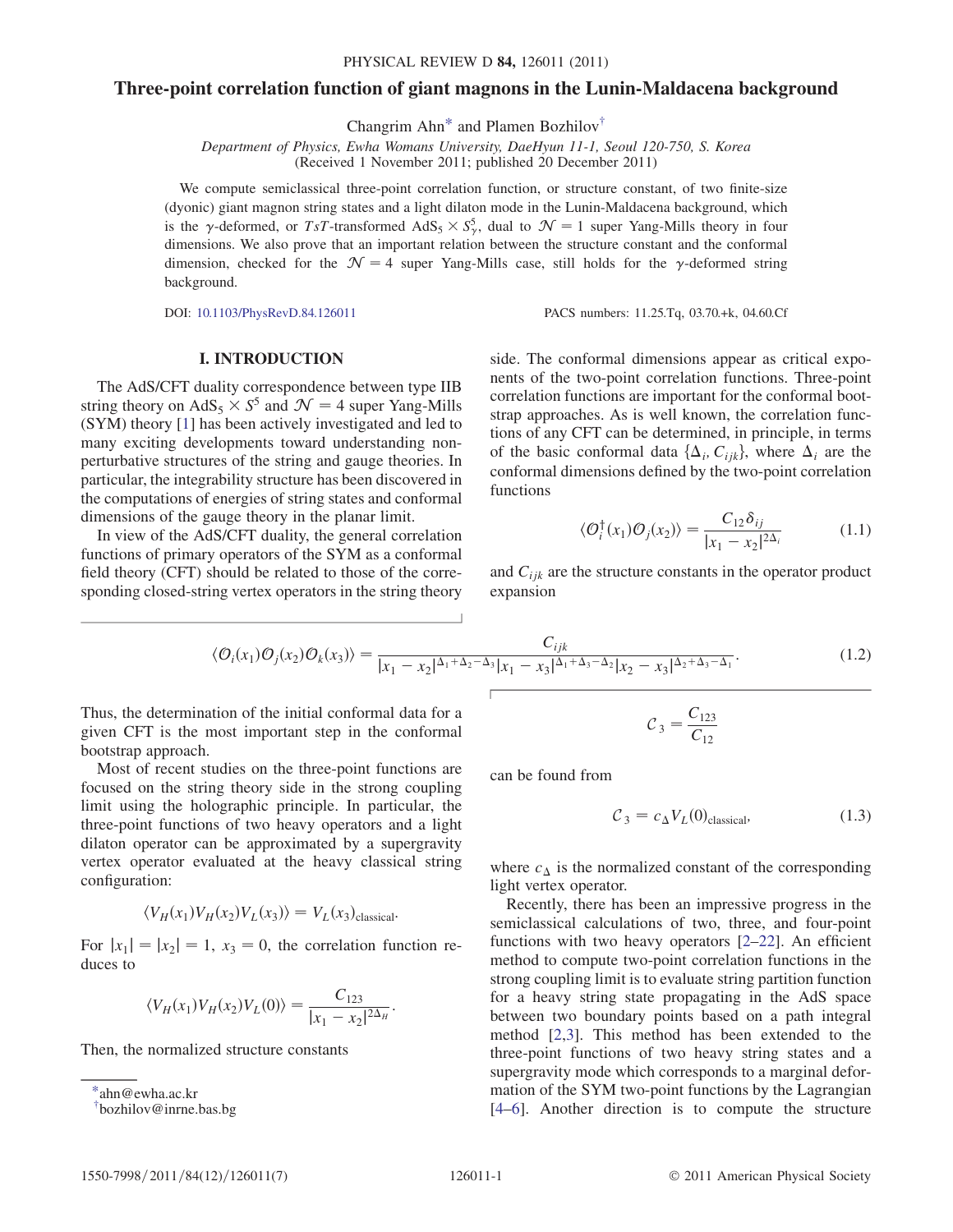constants using the Bethe eigenstates of the underlying integrable spin chain in the weak coupling limit of the SYM [[23](#page-6-1)].

Most of these works, however, considered a limit of  $J \gg \sqrt{\lambda}$  where J stands for the large angular momentum<br>of a string state or the length of the SYM operator. It is of a string state or the length of the SYM operator. It is important to generalize this to the case of finite J. Several important integrability techniques have been developed for computing conformal dimensions with the finite J. The finite-size effect for the structure constants have been first studied and compared with the same effect for the conformal dimensions in [[19](#page-5-5)]. However, almost all of these achievements are made for the case the maximal  $\mathcal{N} = 4$ SYM.

An interesting aspect in the AdS/CFT duality is the role of the supersymmetry because extended conformal symmetries are intimately related to the structure constants. To see this, we think it is important to compute the structure constants of another CFT which has less supersymmetry and holographic duality with a string theory. Such correspondence between gauge and string theory models with reduced supersymmetry is provided by an exactly marginal deformation of  $\mathcal{N} = 4$  super Yang-Mills theory [[24](#page-6-2)] and string theory on a  $\beta$ -deformed AdS<sub>5</sub>  $\times$  S<sup>5</sup> background suggested by Lunin and Maldacena in [[25](#page-6-3)]. When  $\beta \equiv \gamma$ is real, the deformed background can be obtained from  $AdS_5 \times S^5$  by the so-called TsT transformation, which preserves the classical integrability of string theory on AdS<sub>5</sub>  $\times$  S<sup>5</sup> [\[26\]](#page-6-4).

Motivated by the above, we investigate in this paper semiclassical correlators in the framework of the duality between string theory in AdS<sub>5</sub>  $\times$  S<sub>7</sub><sup>5</sup> and  $\mathcal{N} = 1$  SYM. We notice that there is a paper devoted to the same topic [22] notice that there is a paper devoted to the same topic [[22\]](#page-6-0). where the three-point correlation function of two infinitesize giant magnons and the dilaton has been obtained. Our object is to extend the results to finite-size system,  $J \sim \sqrt{\lambda} \gg 1$ , for the case of *finite-size* giant magnons.<br>This paper is organized as follows In Sec. II we solve This paper is organized as follows. In Sec. [II](#page-1-0) we solve classical integrable system to express the energies (or conformal dimensions) and structure constants in terms of the finite angular momenta. This is our main result. We check the validity of our results by comparing them with the conformal dimensions of finite-size system in Sec. [III](#page-3-0). For this purpose, we use an expansion of large but finite value of J. We will conclude with a brief summary in Sec. [IV](#page-4-0) and some mathematical formulae in the Appendix.

## II. THREE-POINT CORRELATION FUNCTION

The bosonic part of the Green-Schwarz action for strings on the  $\gamma_i$ -deformed AdS<sub>5</sub>  $\times$  S<sub> $\gamma_i$ </sub> [\[27\]](#page-6-5) reduced to  $R_t \times S_{\gamma_i}^5$ can be written as (the common radius R of AdS<sub>5</sub> and  $S_{\gamma_i}^5$  is set to 1)

$$
S = -\frac{T}{2} \int d\tau d\sigma \{ \sqrt{-\gamma} \gamma^{ab} [-\partial_a t \partial_b t + \partial_a r_i \partial_b r_i + G r_i^2 \partial_a \phi_i \partial_b \phi_i + G r_1^2 r_2^2 r_3^2 (\tilde{\gamma}_i \partial_a \phi_i) (\tilde{\gamma}_j \partial_b \phi_j)] - 2 G \epsilon^{ab} (\tilde{\gamma}_3 r_1^2 r_2^2 \partial_a \phi_1 \partial_b \phi_2 + \tilde{\gamma}_1 r_2^2 r_3^2 \partial_a \phi_2 \partial_b \phi_3 + \tilde{\gamma}_2 r_3^2 r_1^2 \partial_a \phi_3 \partial_b \phi_1) \}, \tag{2.1}
$$

where T is the string tension,  $\gamma^{ab}$  is the worldsheet metric,  $\phi_i$  are the three isometry angles of the deformed  $S_{\gamma_i}^5$ , and

<span id="page-1-1"></span>
$$
\sum_{i=1}^{3} r_i^2 = 1, \qquad G^{-1} = 1 + \tilde{\gamma}_3^2 r_1^2 r_2^2 + \tilde{\gamma}_1^2 r_2^2 r_3^2 + \tilde{\gamma}_2^2 r_1^2 r_3^2.
$$
\n(2.2)

<span id="page-1-0"></span>The deformation parameters  $\tilde{\gamma}_i$  are related to  $\gamma_i$  which appear in the dual gauge theory as follows

$$
\tilde{\gamma}_i = 2\pi T \gamma_i = \sqrt{\lambda} \gamma_i.
$$

When  $\tilde{\gamma}_i = \tilde{\gamma}$  this becomes the supersymmetric back-ground of [\[25\]](#page-6-3), and the deformation parameter  $\gamma$  enters the  $\mathcal{N} = 1$  SYM superpotential in the following way

$$
W \propto \text{tr}(e^{i\pi\gamma}\Phi_1\Phi_2\Phi_3 - e^{-i\pi\gamma}\Phi_1\Phi_3\Phi_2).
$$

This is the case we are going to explore here.

To consider the (dyonic) giant magnon string solution, we restrict ourselves to the subspace  $\overline{R}_t \times S^3_{\gamma}$ , parameterize  $\left(\frac{\zeta_{\text{eq}}}{\zeta_{\text{eq}}}\right)$ (see [\(2.2\)](#page-1-1))

$$
r_1 = \sin \theta, \qquad r_2 = \cos \theta,
$$

and use the ansatz [[28](#page-6-6)]

$$
t(\tau, \sigma) = \kappa \tau, \qquad \theta(\tau, \sigma) = \theta(\xi),
$$
  
\n
$$
\phi_j(\tau, \sigma) = \omega_j \tau + f_j(\xi), \qquad \xi = \alpha \sigma + \beta \tau,
$$
  
\n
$$
\kappa, \omega_j, \alpha, \beta = \text{constants}, \qquad j = 1, 2.
$$
\n(2.3)

Then the string Lagrangian in conformal gauge, on the  $\gamma$ -deformed three-sphere, can be written as (prime is used for  $d/d\xi$ )

<span id="page-1-2"></span>
$$
\mathcal{L}_{\gamma} = (\alpha^2 - \beta^2) \left[ \theta^2 + G \sin^2 \theta \left( f_1' - \frac{\beta \omega_1}{\alpha^2 - \beta^2} \right)^2 + G \cos^2 \theta \left( f_2' - \frac{\beta \omega_2}{\alpha^2 - \beta^2} \right)^2 - \frac{\alpha^2}{(\alpha^2 - \beta^2)^2} G (\omega_1^2 \sin^2 \theta + \omega_2^2 \cos^2 \theta) + 2 \alpha \tilde{\gamma} G \sin^2 \theta \cos^2 \theta \frac{\omega_2 f_1' - \omega_1 f_2'}{\alpha^2 - \beta^2} \right], \tag{2.4}
$$

where

$$
G = \frac{1}{1 + \tilde{\gamma}^2 \sin^2 \theta \cos^2 \theta}.
$$

The equations of motion for  $f_{1,2}$  following from [\(2.4\)](#page-1-2) can be integrated once to give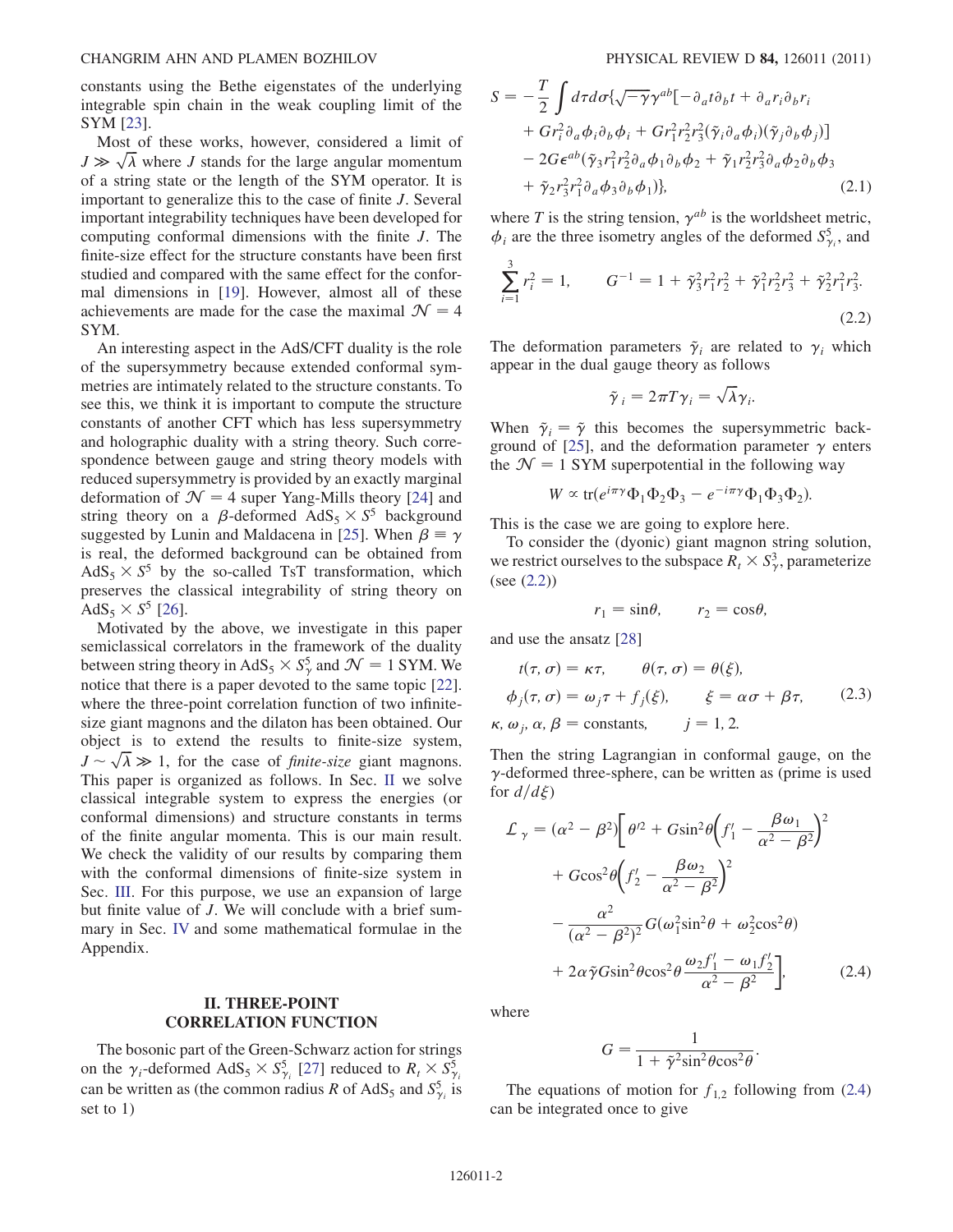THREE-POINT CORRELATION FUNCTION OF GIANT ... PHYSICAL REVIEW D 84, 126011 (2011)

<span id="page-2-0"></span>
$$
f_1' = \frac{1}{\alpha^2 - \beta^2} \left[ \frac{C_1}{\sin^2 \theta} + \beta \omega_1 - \tilde{\gamma} (\alpha \omega_2 - \tilde{\gamma} C_1) \cos^2 \theta \right],
$$
  

$$
f_2' = \frac{1}{\alpha^2 - \beta^2} \left[ \frac{C_2}{\cos^2 \theta} + \beta \omega_2 + \tilde{\gamma} (\alpha \omega_1 + \tilde{\gamma} C_2) \sin^2 \theta \right],
$$
  
(2.5)

where  $C_{1,2}$  are integration constants.

Replacing [\(2.5\)](#page-2-0) into the Virasoro constraints one finds the first integral  $\theta'$  of the equation of motion for  $\theta$  and a relation among the parameters

<span id="page-2-1"></span>
$$
\theta'^2 = \frac{1}{(\alpha^2 - \beta^2)^2} \bigg[ (\alpha^2 + \beta^2) \kappa^2 - \frac{C_1^2}{\sin^2 \theta} - \frac{C_2^2}{\cos^2 \theta} - (\alpha \omega_1 + \tilde{\gamma} C_2)^2 \sin^2 \theta - (\alpha \omega_2 - \tilde{\gamma} C_1)^2 \cos^2 \theta \bigg], \quad (2.6)
$$

$$
\omega_1 C_1 + \omega_2 C_2 + \beta \kappa^2 = 0. \tag{2.7}
$$

Now, we introduce the variable

$$
\chi = \cos^2 \theta,
$$

and the parameters

$$
v = -\frac{\beta}{\alpha}, \qquad u = \frac{\Omega_2}{\Omega_1}, \qquad W = \left(\frac{\kappa}{\Omega_1}\right)^2,
$$
  

$$
K = \frac{C_2}{\alpha \Omega_1}, \qquad \Omega_1 = \omega_1 \left(1 + \tilde{\gamma} \frac{C_2}{\alpha \omega_1}\right),
$$
  

$$
\Omega_2 = \omega_2 \left(1 - \tilde{\gamma} \frac{C_1}{\alpha \omega_2}\right).
$$

<span id="page-2-2"></span>By using them and ([2.7\)](#page-2-1), the three first integrals can be rewritten as

$$
f'_{1} = \frac{\Omega_{1}}{\alpha} \frac{1}{1 - v^{2}} \left[ \frac{vW - uK}{1 - \chi} - v(1 - \tilde{\gamma}K) - \tilde{\gamma}u\chi \right],
$$
  
\n
$$
f'_{2} = \frac{\Omega_{1}}{\alpha} \frac{1}{1 - v^{2}} \left[ \frac{K}{\chi} - uv(1 - \tilde{\gamma}K) - \tilde{\gamma}v^{2}W + \tilde{\gamma}(1 - \chi) \right],
$$
  
\n
$$
\theta' = \frac{\Omega_{1}}{\alpha} \frac{\sqrt{1 - u^{2}}}{1 - v^{2}} \sqrt{\frac{(\chi_{p} - \chi)(\chi - \chi_{m})(\chi - \chi_{n})}{\chi(1 - \chi)}},
$$
\n(2.8)

<span id="page-2-3"></span>where

$$
\chi_p + \chi_m + \chi_n = \frac{2 - (1 + v^2)W - u^2}{1 - u^2},
$$
  

$$
\chi_p \chi_m + \chi_p \chi_n + \chi_m \chi_n = \frac{1 - (1 + v^2)W + (vW - uK)^2 - K^2}{1 - u^2},
$$
  

$$
\chi_p \chi_m \chi_n = -\frac{K^2}{1 - u^2}.
$$
 (2.9)

We are interested in the case of finite-size giant magnons, which corresponds to

$$
0 < \chi_m < \chi < \chi_p < 1, \qquad \chi_n < 0.
$$

Replacing  $(2.8)$  $(2.8)$  $(2.8)$  and  $(2.9)$  in  $(2.4)$ , we find the final form of the Lagrangian to be (we set  $\alpha = \Omega_1 = 1$  for simplicity)

$$
\mathcal{L}_f = -\frac{1}{1 - v^2} \left[ 2 - (1 + v^2)W - 2\tilde{\gamma}K - 2(1 - \tilde{\gamma}K - u(u - \tilde{\gamma}uK + \tilde{\gamma}vW))\right] \mathcal{X}.
$$

To obtain the finite-size effect on the three-point correlator, we use [\(1.3](#page-0-3)) and the explicit expression for the dilaton vertex $<sup>1</sup>$ </sup>

$$
V^d = (Y_4 + Y_5)^{-4} [z^{-2} (\partial_+ x_m \partial_- x^m + \partial_+ z \partial_- z)
$$
  
+  $\partial_+ X_k \partial_- X_k$ ]. (2.10)

where

$$
Y_4 = \frac{1}{2z}(x^m x_m + z^2 - 1), \qquad Y_5 = \frac{1}{2z}(x^m x_m + z^2 + 1).
$$

<span id="page-2-4"></span>Here,  $x_m$ , z are coordinates on AdS<sub>5</sub>, while  $X_k$  are the coordinates on  $S^5$ . For giant magnons, this leads to  $[16,19]$  $[16,19]$  (i $\tau = \tau_e$ )

$$
C_3^{\tilde{\gamma}} = c_\Delta^d \int_{-\infty}^{\infty} \frac{d\tau_e}{\cosh^4(\kappa \tau_e)} \int_{-L}^{L} d\sigma(\kappa^2 + \mathcal{L}_f). \quad (2.11)
$$

<span id="page-2-6"></span>Performing the integrations in ([2.11](#page-2-4)), one finds

$$
\mathcal{C}_{3}^{\tilde{\gamma}} = \frac{16}{3} c_{\Delta}^{d} \frac{1}{\sqrt{(1 - u^{2})W(\chi_{p} - \chi_{n})}}
$$
  
× 
$$
[( (1 - u^{2}) (1 - \tilde{\gamma} K) - \tilde{\gamma} uv W) \sqrt{\chi_{p} - \chi_{n}} \mathbf{E}(1 - \epsilon)
$$
  
+ 
$$
(( W(1 - \tilde{\gamma} uv \chi_{n}) - (1 - \tilde{\gamma} K)) \times (1 - (1 - u^{2}) \chi_{n}) ) \mathbf{K}(1 - \epsilon) ]
$$
 (2.12)

<span id="page-2-5"></span>where  $\mathbf{K}(1 - \epsilon)$  and  $\mathbf{E}(1 - \epsilon)$  are the complete elliptic<br>integrals of first and second kind, and the following notaintegrals of first and second kind, and the following notation has been introduced

$$
\epsilon = \frac{\chi_m - \chi_n}{\chi_p - \chi_n}.
$$
 (2.13)

This is our *exact* result for the normalized coefficient  $C_3^{\tilde{\gamma}}$ in the three-point correlation function, corresponding to the case when the heavy vertex operators are finite-size dyonic giant magnons living on the  $\gamma$ -deformed threesphere.

For further purposes, let us also write down the exact expressions for the conserved charges and the angular differences

$$
\mathcal{E} = \frac{2\pi E}{\sqrt{\lambda}} = 2 \frac{(1 - v^2)\sqrt{W}}{\sqrt{1 - u^2}} \frac{\mathbf{K}(1 - \epsilon)}{\sqrt{\chi_p - \chi_n}},
$$
(2.14)

<sup>1</sup> Actually, this vertex corresponds to dilaton with zero Kaluza-Klein momentum:  $j = 0$ . For the general case,  $j \neq 0$ , see [[6,](#page-5-4)[16\]](#page-5-6).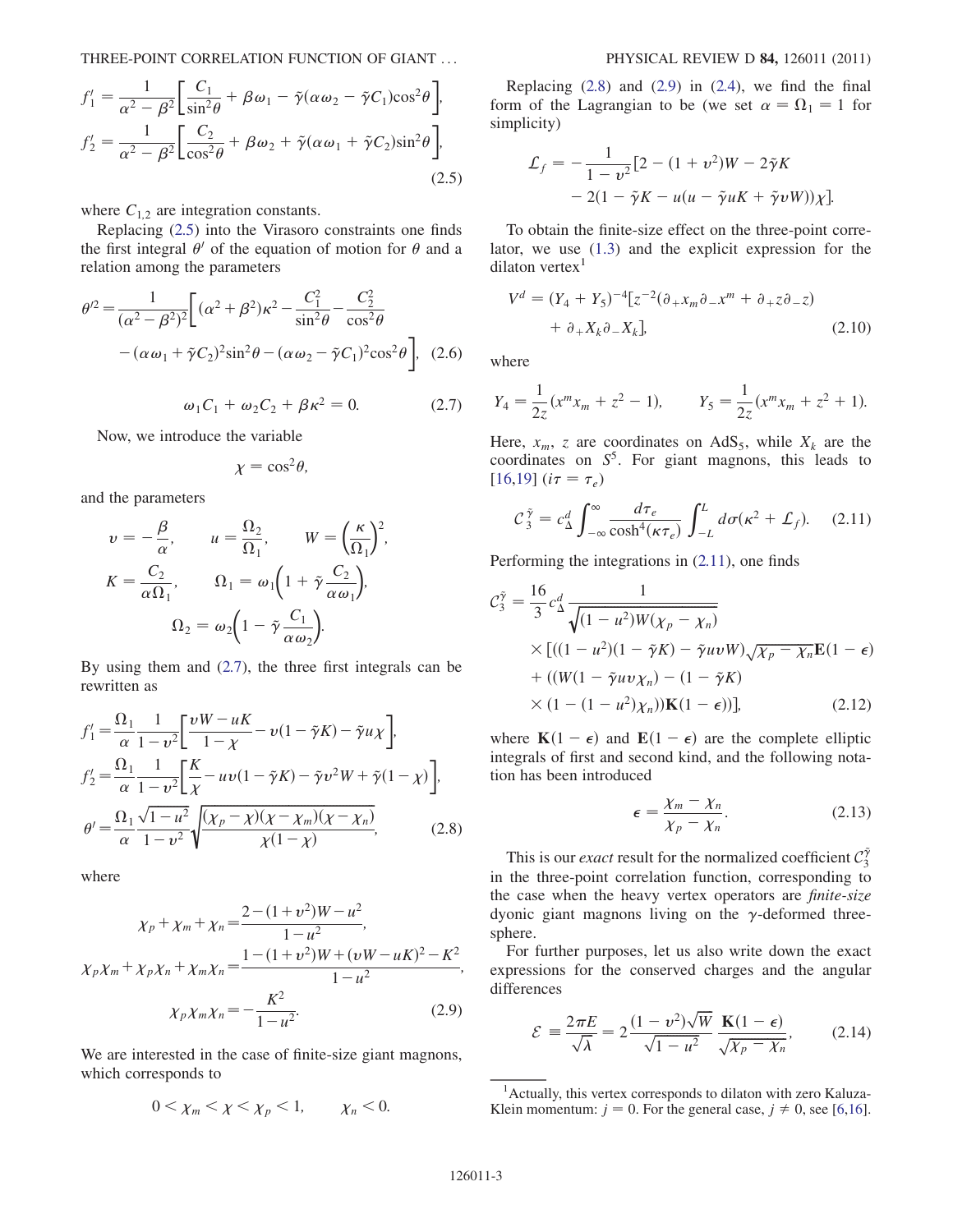$$
\mathcal{J}_1 = \frac{2\pi J_1}{\sqrt{\lambda}}
$$
  
= 
$$
\frac{2}{\sqrt{1 - u^2}} \left[ \frac{1 - \chi_n - v(vW - uK)}{\sqrt{\chi_p - \chi_n}} \mathbf{K} (1 - \epsilon) - \sqrt{\chi_p - \chi_n} \mathbf{E} (1 - \epsilon) \right]
$$
 (2.15)

$$
\mathcal{J}_2 = \frac{2\pi J_2}{\sqrt{\lambda}} = \frac{2}{\sqrt{1 - u^2}} \left[ \frac{u\chi_n - vK}{\sqrt{\chi_p - \chi_n}} \mathbf{K} (1 - \epsilon) + u\sqrt{\chi_p - \chi_n} \mathbf{E} (1 - \epsilon) \right],
$$
\n(2.16)

$$
p_1 \equiv \Delta \phi_1 = \phi_1(L) - \phi_1(-L)
$$
  
= 
$$
\frac{2}{\sqrt{1 - u^2}} \left\{ \frac{vW - uK}{(1 - \chi_p)\sqrt{\chi_p - \chi_n}} \right\}
$$
  

$$
\times \Pi \left( -\frac{\chi_p - \chi_m}{1 - \chi_p} \middle| 1 - \epsilon \right) - \left[ v(1 - \tilde{\gamma}K) + \tilde{\gamma}u\chi_n \right]
$$
  

$$
\times \frac{\mathbf{K}(1 - \epsilon)}{\sqrt{\chi_p - \chi_n}} - \tilde{\gamma}u\sqrt{\chi_p - \chi_n}\mathbf{E}(1 - \epsilon) \right\}, \qquad (2.17)
$$

$$
p_2 \equiv \Delta \phi_2 = \phi_2(L) - \phi_2(-L)
$$
  
= 
$$
\frac{2}{\sqrt{1 - u^2}} \left\{ \frac{K}{\chi_p \sqrt{\chi_p - \chi_n}} \Pi \left( 1 - \frac{\chi_m}{\chi_p} \middle| 1 - \epsilon \right) - \left[ uv + \tilde{\gamma}v(vW - uK) - \tilde{\gamma}(1 - \chi_n) \right] \right\}
$$
  

$$
\times \frac{K(1 - \epsilon)}{\sqrt{\chi_p - \chi_n}} - \tilde{\gamma} \sqrt{\chi_p - \chi_n} \mathbf{E}(1 - \epsilon) \right\}.
$$
 (2.18)

Here,  $E$ ,  $J_{1,2}$  are the string energy and angular momenta, while  $\phi_{1,2}$  are the isometry angles on the  $\gamma$ -deformed three-sphere.  $\Pi(m|n)$  is the complete elliptic integral of third kind.

#### III. SMALL  $\epsilon$  EXPANSIONS

<span id="page-3-0"></span>For the case of dilaton operator with zero Kaluza-Klein momentum, the three-point function of the SYM can be easily related to the conformal dimension of the heavy operators. This corresponds to shift 't Hooft coupling constant which is the overall coefficient of the Lagrangian [[5\]](#page-5-7). This gives an important relation between the structure constant and the conformal dimension as follows:

$$
\mathcal{C}_{3}^{\tilde{\gamma}} = \frac{32\pi}{3} c_{\Delta}^{d} \sqrt{\lambda} \partial_{\lambda} \Delta. \tag{3.1}
$$

<span id="page-3-6"></span>We want to show here that this relation holds also for the case of finite-size giant magnons on  $R_t \times S_\gamma^3$  ( $J_2 = 0$ ),<br>assuming that  $\Delta = F - I$  and considering the limit assuming that  $\Delta = E - J_1$ , and considering the limit  $\epsilon \rightarrow 0$ . To this end, we introduce the expansions<sup>2</sup>

<span id="page-3-1"></span>
$$
\chi_p = \chi_{p0} + (\chi_{p1} + \chi_{p2} \log(\epsilon))\epsilon,
$$
  
\n
$$
\chi_m = \chi_{m0} + (\chi_{m1} + \chi_{m2} \log(\epsilon))\epsilon,
$$
  
\n
$$
\chi_n = \chi_{n0} + (\chi_{n1} + \chi_{n2} \log(\epsilon))\epsilon,
$$
  
\n
$$
\upsilon = \upsilon_0 + (\upsilon_1 + \upsilon_2 \log(\epsilon))\epsilon,
$$
  
\n
$$
\upsilon = u_0 + (u_1 + u_2 \log(\epsilon))\epsilon,
$$
  
\n
$$
W = W_0 + (W_1 + W_2 \log(\epsilon))\epsilon,
$$
  
\n
$$
K = K_0 + (K_1 + K_2 \log(\epsilon))\epsilon.
$$
 (3.2)

<span id="page-3-2"></span>A few comments are in order. To be able to reproduce the dispersion relation for the infinite-size giant magnons, we set

$$
\chi_{m0} = \chi_{n0} = K_0 = 0, \qquad W_0 = 1. \tag{3.3}
$$

<span id="page-3-3"></span>In addition, one can check that if we keep the coefficients  $\chi_{m2}, \chi_{n2}, W_2$  and  $K_2$  nonzero, the known leading correction to the giant magnon energy-charge relation [\[29\]](#page-6-7) will be modified by a term proportional to  $\mathcal{J}_1^2$ . That is why we choose

$$
\chi_{m2} = \chi_{n2} = W_2 = K_2 = 0. \tag{3.4}
$$

<span id="page-3-5"></span><span id="page-3-4"></span>Finally, since we are considering for simplicity giant magnons with one angular momentum, we also set

$$
u_0 = 0,\t(3.5)
$$

because the leading term in the  $\epsilon$ -expansion of  $\mathcal{J}_2$  is proportional to  $u_0$ . By replacing ([3.2](#page-3-1)) in ([2.9](#page-2-3)) and [\(2.13\)](#page-2-5), and taking into account  $(3.3)$  $(3.3)$  $(3.3)$ ,  $(3.4)$ , and  $(3.5)$ , we obtain

$$
\chi_{p0} = 1 - v_0^2,
$$
\n
$$
\chi_{p1} = \frac{v_0}{1 - v_0^2} \left[ v_0 \sqrt{(1 - v_0^2)^4 - 4K_1^2 (1 - v_0^2)} - 2(1 - v_0^2) v_1 \right],
$$
\n
$$
\chi_{p2} = -2v_0 v_2,
$$
\n
$$
\chi_{m1} = \frac{(1 - v_0^2)^2 + \sqrt{(1 - v_0^2)^4 - 4K_1^2 (1 - v_0^2)}}{2(1 - v_0^2)},
$$
\n
$$
\chi_{n1} = -\frac{(1 - v_0^2)^2 - \sqrt{(1 - v_0^2)^4 - 4K_1^2 (1 - v_0^2)}}{2(1 - v_0^2)},
$$
\n
$$
W_1 = -\frac{\sqrt{(1 - v_0^2)^4 - 4K_1^2 (1 - v_0^2)}}{1 - v_0^2}.
$$
\n(3.6)

The other parameters in ([3.2](#page-3-1)) and [\(3.6\)](#page-3-5) can be found in the following way. First, we impose the conditions  $J_2 = 0$ and  $p_1$  to be independent of  $\epsilon$ . This leads to four equations with solution

 $2^2$ The expansions for the elliptic integrals we use are given in the Appendix.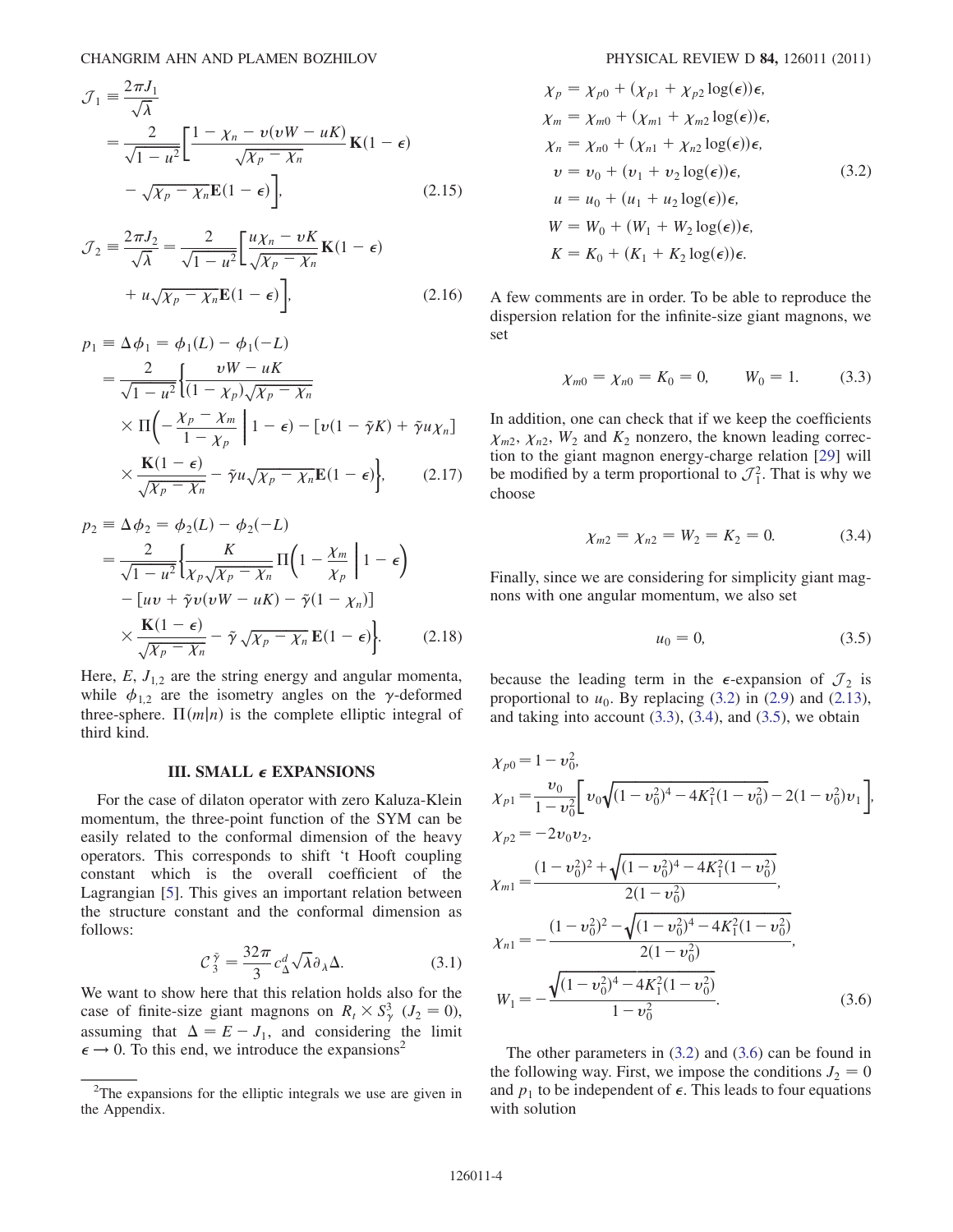<span id="page-4-6"></span>
$$
v_1 = \frac{v_0 \sqrt{(1 - v_0^2)^4 - 4K_1^2 (1 - v_0^2)} (1 - \log 16)}{4(1 - v_0^2)},
$$
  

$$
v_2 = \frac{v_0 \sqrt{(1 - v_0^2)^4 - 4K_1^2 (1 - v_0^2)}}{4(1 - v_0^2)},
$$
(3.7)

 $u_1 = \frac{K_1 v_0 \log 4}{1 - v_0^2}, \qquad u_2 = -\frac{K_1 v_0}{2(1 - v_0^2)}$  $2(1 - v_0^2)$ ;

<span id="page-4-2"></span><span id="page-4-1"></span>where

$$
v_0 = \cos \frac{p_1}{2}.
$$
 (3.8)

<span id="page-4-3"></span>Next, to the leading order, the expansions for  $\mathcal{J}_1$  and  $p_2$  =  $2\pi n_2 \ (n_2 \in \mathbb{Z})^3$  give

$$
\epsilon = 16 \exp\left(-2 - \frac{\mathcal{J}_1}{\sin \frac{\rho_1}{2}}\right),\newline K_1 = \frac{1}{2} \sin^3 \frac{\rho_1}{2} \sin \Phi,\newline \Phi = 2\pi \left(n_2 - \frac{\tilde{\gamma}}{\sqrt{\lambda}} J_1\right).
$$
\n(3.9)

Now, we consider the limit  $\epsilon \rightarrow 0$  in the expression [\(2.12](#page-2-6)) for the structure constant in the 3-point correlation function, by using [\(3.2\)](#page-3-1), [\(3.3\)](#page-3-2), [\(3.4\)](#page-3-3), [\(3.5\)](#page-3-4), [\(3.6\)](#page-3-5), and [\(3.7\)](#page-4-1), and obtain

$$
C_3^{\tilde{\gamma}} \approx \frac{4}{3} c_{\Delta}^d \frac{1}{(1 - v_0^2)^{3/2}} \Bigg[ 4 + 4v_0^4 (1 - \tilde{\gamma} K_1 (1 - \log 4) \epsilon) - v_0^2 \Big( 8 + \Big( \sqrt{(1 - v_0^2)^4 - 4K_1^2 (1 - v_0^2)} (1 - \log 16) - 8 \tilde{\gamma} K_1 (1 - \log 4) \Big) \epsilon \Big) - \Big( 4 \tilde{\gamma} K_1 (1 - \log 4) - \sqrt{(1 - v_0^2)^4 - 4K_1^2 (1 - v_0^2)} (1 - \log 256) \Big) \epsilon - \Big( v_0^2 \sqrt{(1 - v_0^2)^4 - 4K_1^2 (1 - v_0^2)} + 2 \tilde{\gamma} K_1 (1 - v_0^2)^2 \Big) \epsilon \log \epsilon + \sqrt{(1 - v_0^2)^4 - 4K_1^2 (1 - v_0^2)} \epsilon \log(16\epsilon) \Bigg]. \tag{3.10}
$$

<span id="page-4-5"></span>According to ([3.8](#page-4-2)) and [\(3.9\)](#page-4-3), the above expression for  $\mathcal{C}_3^{\tilde{\gamma}}$ can be rewritten in terms of  $p_1$ ,  $\mathcal{J}_1$ , as

$$
\mathcal{C}_3^{\tilde{\gamma}} \approx \frac{16}{3} c_\Delta^d \sin \frac{p_1}{2} \left[ 1 - 4 \sin^2 \frac{p_1}{2} \left( \cos \Phi + \mathcal{J}_1 \csc \frac{p_1}{2} \cos \Phi - \tilde{\gamma} \mathcal{J}_1 \sin \Phi \right) e^{-2 - (\mathcal{J}_1/\sin(p_1/2))} \right].
$$
\n(3.11)

In order to check if the equality  $(3.1)$  holds for the present case, let us now consider the dispersion relation of giant magnons on TsT-transformed  $AdS_5 \times S^5$ , including the leading finite-size correction, which is known to be [\[30](#page-6-8)[,31\]](#page-6-9)

<span id="page-4-4"></span>
$$
E - J_1 = \frac{\sqrt{\lambda}}{\pi} \sin(p/2) \left[ 1 - 4\sin^2(p/2)\cos\Phi \right]
$$

$$
\times \exp\left(-2 - \frac{2\pi J_1}{\sqrt{\lambda}\sin(p/2)}\right) \right].
$$
(3.12)

Taking the  $\lambda$  derivative of ([3.12](#page-4-4)), one finds

<span id="page-4-0"></span>
$$
\lambda \partial_{\lambda} \Delta = \frac{\sqrt{\lambda}}{2\pi} \sin \frac{p}{2} \left[ 1 - 4\sin^2 \frac{p}{2} (\cos \Phi + \mathcal{J}_1 \csc \frac{p}{2} \cos \Phi - \tilde{\gamma} \mathcal{J}_1 \sin \Phi) e^{-2 - (\mathcal{J}_1 / \sin(p/2))} \right].
$$
 (3.13)

Identifying  $p \equiv p_1$ , and comparing ([3.11](#page-4-5)) with ([3.13\)](#page-4-6), we see that the equality [\(3.1\)](#page-3-6) is also valid for the  $\gamma$ -deformed case.

### IV. CONCLUDING REMARKS

In this note, we have derived the structure constant in the three-point correlation function of two finite-size (dyonic) giant magnon string states and a light dilaton state in the semiclassical approximation, for the case of  $\gamma$ -deformed (TsT-transformed) AdS<sub>5</sub>  $\times$  S<sup>5</sup>, dual to  $\mathcal{N} = 1$  SYM, arising as an exactly marginal deformation of  $\mathcal{N} = 4$  SYM.

We have also found that the important relation between the structure constant and the derivative of the conformal dimension with respect to the t'Hooft coupling  $\lambda$  still holds for the  $\gamma$ -deformed case.

It will be interesting to consider correlation functions of other light operators or even all the heavy string states in the future.

### ACKNOWLEDGMENTS

We would like to thank APCTP for hospitality where this work has been partially done. This work was supported in part by WCU Grant No. R32-2008-000-101300 (C. A.) and DO 02-257 (P. B.).

# APPENDIX: ELLIPTIC INTEGRALS AND  $\epsilon$ -EXPANSIONS

The elliptic integrals appearing in the main text are

<sup>&</sup>lt;sup>3</sup>This follows from the periodicity condition on  $\phi_2$ . given by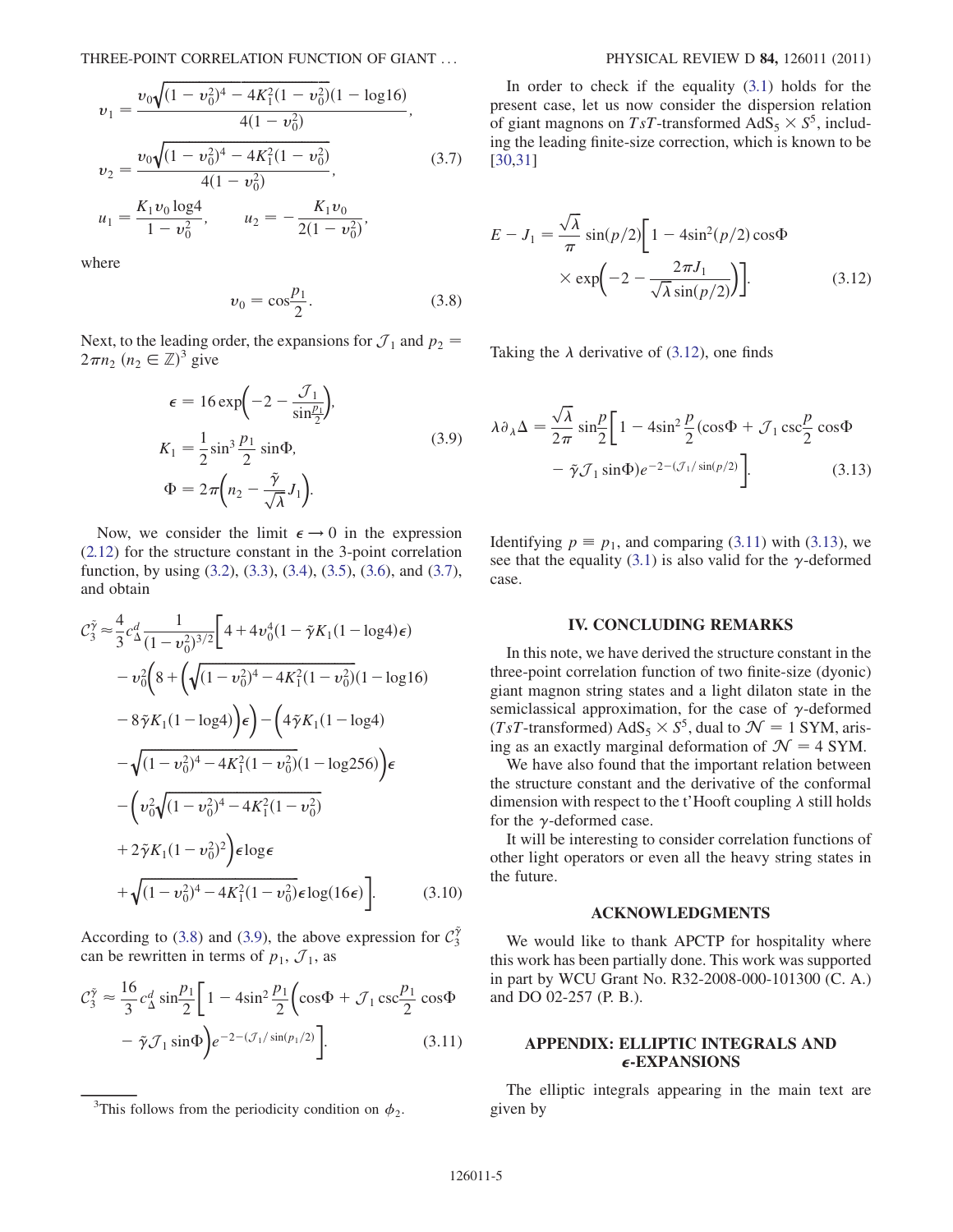$$
\int_{\chi_m}^{\chi_p} \frac{d\chi}{\sqrt{(\chi_p - \chi)(\chi - \chi_m)(\chi - \chi_n)}} = \frac{2}{\sqrt{\chi_p - \chi_n}} \mathbf{K}(1 - \epsilon),
$$
\n
$$
\int_{\chi_m}^{\chi_p} \frac{\chi d\chi}{\sqrt{(\chi_p - \chi)(\chi - \chi_m)(\chi - \chi_n)}} = \frac{2\chi_n}{\sqrt{\chi_p - \chi_n}} \mathbf{K}(1 - \epsilon) + 2\sqrt{\chi_p - \chi_n} \mathbf{E}(1 - \epsilon),
$$
\n
$$
\int_{\chi_m}^{\chi_p} \frac{d\chi}{\chi \sqrt{(\chi_p - \chi)(\chi - \chi_m)(\chi - \chi_n)}} = \frac{2}{\chi_p \sqrt{\chi_p - \chi_n}} \Pi\left(1 - \frac{\chi_m}{\chi_p}\middle|1 - \epsilon\right),
$$
\n
$$
\int_{\chi_m}^{\chi_p} \frac{d\chi}{(1 - \chi)\sqrt{(\chi_p - \chi)(\chi - \chi_m)(\chi - \chi_n)}} = \frac{2}{(1 - \chi_p)\sqrt{\chi_p - \chi_n}} \Pi\left(-\frac{\chi_p - \chi_m}{1 - \chi_p}\middle|1 - \epsilon\right),
$$

where

$$
\epsilon = \frac{\chi_m - \chi_n}{\chi_p - \chi_n}.
$$

We use the following expansions for the complete elliptic integrals [[32](#page-6-10)]

$$
\mathbf{K}(1-\epsilon) = -\frac{1}{2}\log\left(\frac{\epsilon}{16}\right) - \frac{1}{4}\left(1 + \frac{1}{2}\log\left(\frac{\epsilon}{16}\right)\right)\epsilon + \dots,
$$
\n
$$
\mathbf{E}(1-\epsilon) = 1 - \frac{1}{4}\left(1 + \log\left(\frac{\epsilon}{16}\right)\right)\epsilon + \dots,
$$
\n
$$
\Pi(-n|1-\epsilon) = \frac{2\sqrt{n}\arctan(\sqrt{n}) - \log\left(\frac{\epsilon}{16}\right)}{2(1+n)} - \frac{2 - 4\sqrt{n}\arctan(\sqrt{n}) + (1-n)\log\left(\frac{\epsilon}{16}\right)}{8(1+n)^2}\epsilon + \dots, \qquad n > 0.
$$

We use also the equality [\[33\]](#page-6-11)

$$
\Pi(\nu|m) = \frac{q_1}{q} \Pi(\nu_1|m) - \frac{m}{q\sqrt{-\nu \nu_1}} \mathbf{K}(m),
$$

where

$$
q = \sqrt{(1 - \nu)\left(1 - \frac{m}{\nu}\right)}, \qquad q_1 = \sqrt{(1 - \nu_1)\left(1 - \frac{m}{\nu_1}\right)}, \qquad \nu = \frac{\nu_1 - m}{\nu_1 - 1}, \qquad \nu_1 < 0, \qquad m < \nu < 1.
$$

- <span id="page-5-0"></span>[1] J. M. Maldacena, Adv. Theor. Math. Phys. 2, 231 (1998); S. S. Gubser, I. R. Klebanov, and A. M. Polyakov, [Phys.](http://dx.doi.org/10.1016/S0370-2693(98)00377-3) Lett. B 428[, 105 \(1998\);](http://dx.doi.org/10.1016/S0370-2693(98)00377-3) E. Witten, Adv. Theor. Math. Phys. 2, 253 (1998).
- <span id="page-5-2"></span><span id="page-5-1"></span>[2] R. A. Janik, P. Surowka, and A. Wereszczynski, [J. High](http://dx.doi.org/10.1007/JHEP05(2010)030) [Energy Phys. 05 \(2010\) 030.](http://dx.doi.org/10.1007/JHEP05(2010)030)
- <span id="page-5-3"></span>[3] E. I. Buchbinder and A. A. Tseytlin, [J. High Energy Phys.](http://dx.doi.org/10.1007/JHEP08(2010)057) [08 \(2010\) 057.](http://dx.doi.org/10.1007/JHEP08(2010)057)
- <span id="page-5-7"></span>[4] K. Zarembo, [J. High Energy Phys. 09 \(2010\) 030.](http://dx.doi.org/10.1007/JHEP09(2010)030)
- <span id="page-5-4"></span>[5] M. S. Costa, R. Monteiro, J. E. Santos, and D. Zoakos, [J.](http://dx.doi.org/10.1007/JHEP11(2010)141) [High Energy Phys. 11 \(2010\) 141.](http://dx.doi.org/10.1007/JHEP11(2010)141)
- [6] R. Roiban and A. A. Tseytlin, [Phys. Rev. D](http://dx.doi.org/10.1103/PhysRevD.82.106011) 82, 106011 [\(2010\)](http://dx.doi.org/10.1103/PhysRevD.82.106011).
- [7] R. Hernández, J. Phys. A 44[, 085403 \(2011\)](http://dx.doi.org/10.1088/1751-8113/44/8/085403).
- [8] S. Ryang, [J. High Energy Phys. 01 \(2011\) 092.](http://dx.doi.org/10.1007/JHEP01(2011)092)
- [9] G. Georgiou, [J. High Energy Phys. 02 \(2011\) 046.](http://dx.doi.org/10.1007/JHEP02(2011)046)
- [10] J.G. Russo and A.A. Tseytlin, [J. High Energy Phys. 02](http://dx.doi.org/10.1007/JHEP02(2011)029) [\(2011\) 029.](http://dx.doi.org/10.1007/JHEP02(2011)029)
- [11] C. Park and B. Lee, [Phys. Rev. D](http://dx.doi.org/10.1103/PhysRevD.83.126004) **83**, 126004 [\(2011\)](http://dx.doi.org/10.1103/PhysRevD.83.126004).
- [12] E.I. Buchbinder and A.A. Tseytlin, [J. High Energy Phys.](http://dx.doi.org/10.1007/JHEP02(2011)072) [02 \(2011\) 072.](http://dx.doi.org/10.1007/JHEP02(2011)072)
- [13] D. Bak, B. Chen, and J. Wu, [J. High Energy Phys. 06](http://dx.doi.org/10.1007/JHEP06(2011)014) [\(2011\) 014.](http://dx.doi.org/10.1007/JHEP06(2011)014)
- [14] A. Bissi, C. Kristjansen, D. Young, and K. Zoubos, [J. High](http://dx.doi.org/10.1007/JHEP06(2011)085) [Energy Phys. 06 \(2011\) 085.](http://dx.doi.org/10.1007/JHEP06(2011)085)
- <span id="page-5-6"></span>[15] D. Arnaudov, R. C. Rashkov, and T. Vetsov, [Int. J. Mod.](http://dx.doi.org/10.1142/S0217751X11053869) [Phys. A](http://dx.doi.org/10.1142/S0217751X11053869) 26 (2011) 3403.
- [16] R. Hernández, [J. High Energy Phys. 05 \(2011\) 123.](http://dx.doi.org/10.1007/JHEP05(2011)123)
- [17] X. Bai, B. Lee, and C. Park, [Phys. Rev. D](http://dx.doi.org/10.1103/PhysRevD.84.026009) 84, 026009 [\(2011\)](http://dx.doi.org/10.1103/PhysRevD.84.026009).
- <span id="page-5-5"></span>[18] L. F. Alday and A. A. Tseytlin, J. Math. Phys. (N.Y.) A44, 395401 (2011).
- [19] C. Ahn and P. Bozhilov, [Phys. Lett. B](http://dx.doi.org/10.1016/j.physletb.2011.07.011) **702**, 286 (2011).
- [20] B. Lee and C. Park, Phys. Rev. D **84**[, 086005 \(2011\).](http://dx.doi.org/10.1103/PhysRevD.84.086005)
- [21] T. Klose and T. McLoughlin, [arXiv:1106.0495.](http://arXiv.org/abs/1106.0495)